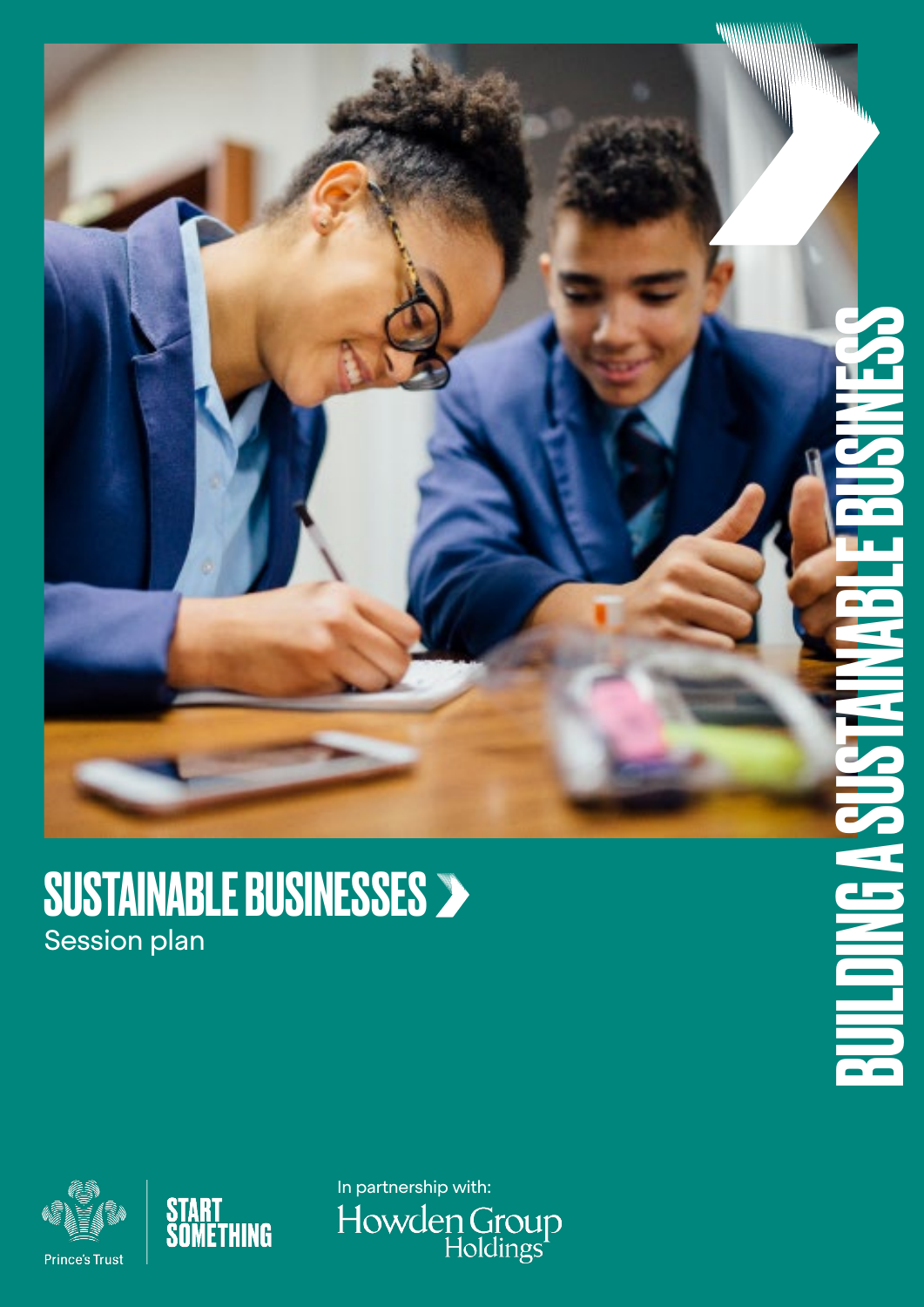# AT A GLANCE

This is the second session in the 'Building a Sustainable Business' unit. In this session we will look at green business performance in more detail. Business sustainability is the practice of operating a business without impacting the environment negatively. A green business looks beyond profit to consider its impact on society and the wider world, and functions in the best interests of the local and global environment.

Please note: The emerging nature of this topic means new evidence and information is being released every day. While we strive to keep this content up-to-date, we actively encourage you to incorporate any new and evidenced information that may arise.



CURRICULUM LINKS

SMSC: values and ethics

 PSHE and citizenship: personal values



MATERIALS

- Business reports resource
- $\checkmark$  Sustainability awards worksheet

## LEARNING OUTCOMES

- $\vee$  Be aware of the environmental impacts of businesses
- $\vee$  Understand how businesses set objectives and report on their sustainability improvements
- $\checkmark$  Evaluate the sustainability improvements of a selection of businesses

### **ACTIVITIES >**

| <b>ACTIVITY</b>  | TIME          | PAGE |
|------------------|---------------|------|
| What a waste     | 10 minutes    | 03   |
| Recycling        | 15-20 minutes | 04   |
| You be the judge | 30-40 minutes | 06   |
| Wrap up          | 5-10 minutes  | 07   |

#### WHO CREATED THIS SESSION PLAN?

This session plan was co-created with Justine Oakes. Justine Oakes CEnv, MIEnvSc, MIEMA is an environmental professional with over 25 years experience in both the public and private sector. She is currently the Sustainability Manager at the University of Suffolk and Business and Research lead for the Suffolk Sustainability Institute. Working in partnership with local and national sustainability initiatives, the University of Suffolk is a transformational university, absorbing the best of UK University traditions and aligning them with a modern world of employment and entrepreneurship.





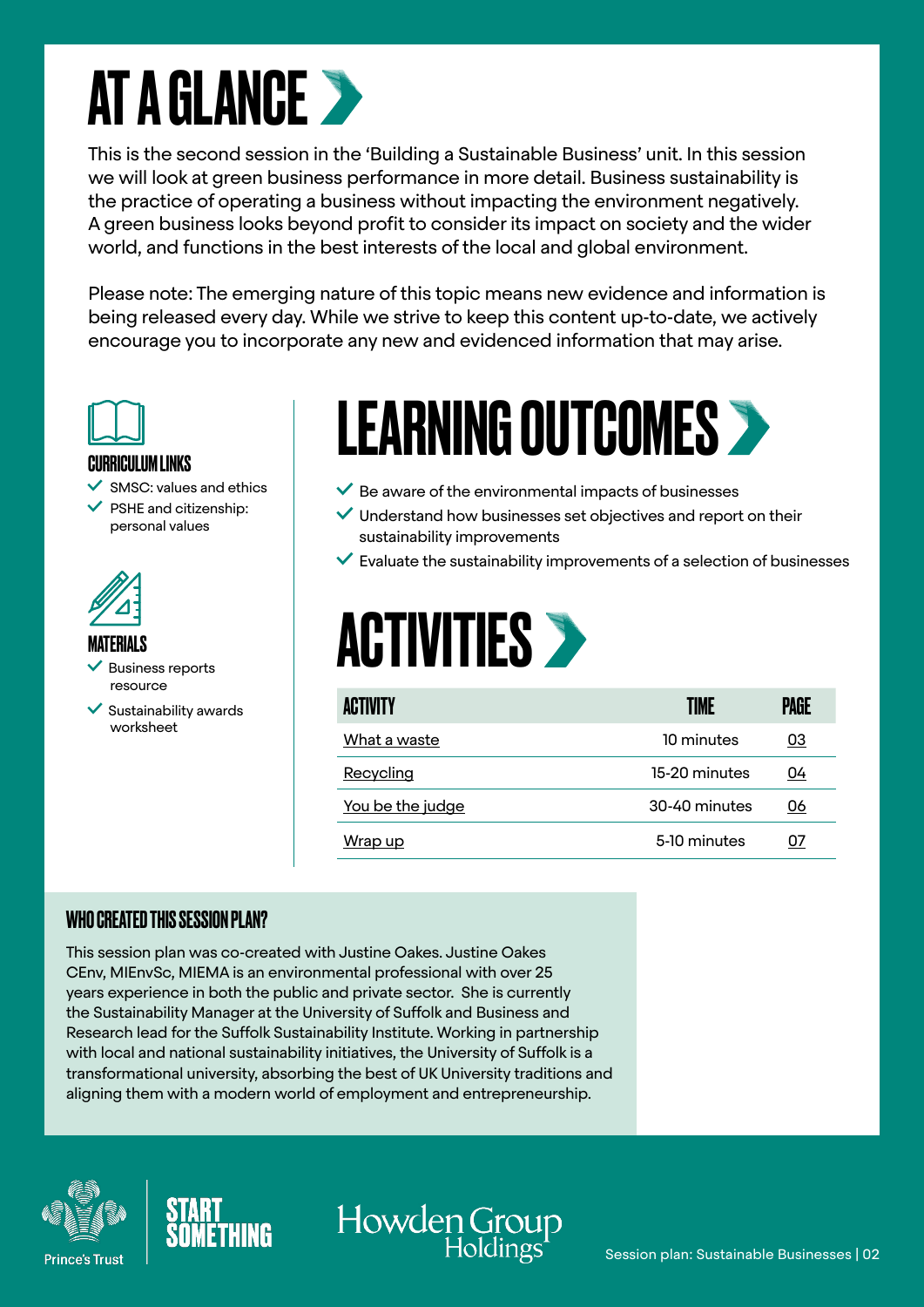# <span id="page-2-0"></span>WHAT A WASTE >



#### TIME REQUIRED

10 minutes



#### **MATFRIALS**

 $\checkmark$  Completed home activity worksheet (from previous session)

# ACTIVITY STEPS

- 1. If you want to do some extra reading before this session, the following websites provide useful information:
	- [https://sustainablebusiness.org.uk/network/](https://secure.manchester.gov.uk/info/827/growing_a_business/6634/environmental_support_for_businesses)
	- [https://www.green-growth.org.uk/network](https://secure.manchester.gov.uk/info/827/growing_a_business/6634/environmental_support_for_businesses)
	- [https://www.pro-manchester.co.uk/sector-groups/green](https://secure.manchester.gov.uk/info/827/growing_a_business/6634/environmental_support_for_businesses)[economy/](https://secure.manchester.gov.uk/info/827/growing_a_business/6634/environmental_support_for_businesses)
	- https://secure.manchester.gov.uk/info/827/growing a [business/6634/environmental\\_support\\_for\\_businesses](https://secure.manchester.gov.uk/info/827/growing_a_business/6634/environmental_support_for_businesses)
- 2. Start the session by encouraging the learners to share the results from their home activity from the previous session.
- 3. Guide a discussion about the packaging waste they observed and recorded. You could ask:
	- How many waste items did you record?
	- What types of waste did you record paper, cans, plastic, etc.?
	- Which type of waste was there most of?
	- Were they surprised about the amount of packaging that is thrown away every week?





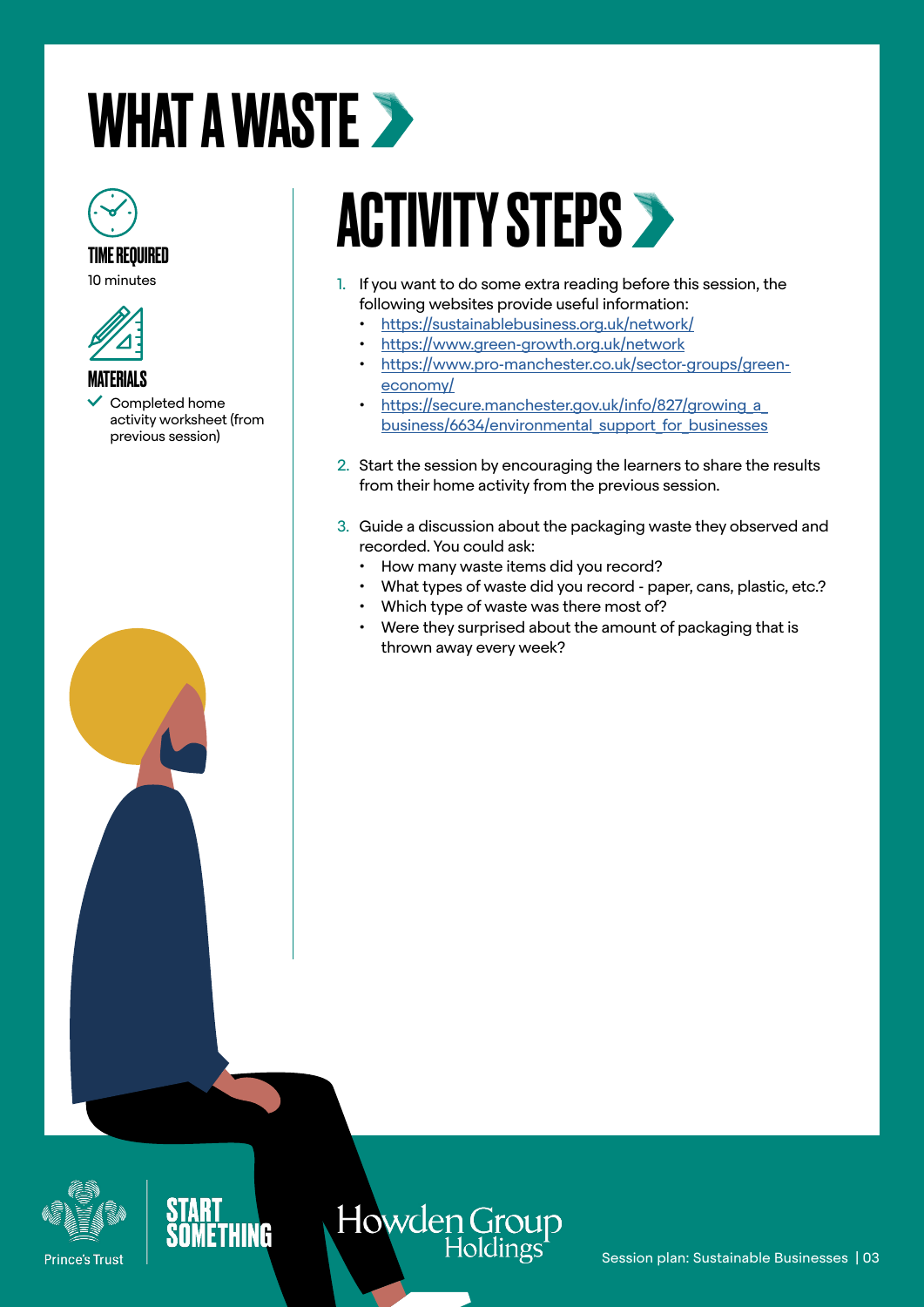### <span id="page-3-0"></span>**RECYCLING >**



#### TIME REQUIRED 15-20 minutes



MATERIALS Images of different packaging waste (optional)

# **ACTIVITY STEPS >**

- 1. Ask the learners what 'recycling' means. Explain that it is the process of converting waste materials into new materials and objects. For further information to share about recycling, read the box below.
- 2. Show the learners images of different packaging waste (you could show them [this\)](https://www.pinterest.co.uk/pin/195836283771076012/) or write/name the different types of packaging from their home activity. Ask them to identify which ones can be recycled and which ones would have to be thrown away to landfill.
- 3. Ask the learners what they think plastic is made from. Explain that plastic poses a particular problem for the environment (which they should be aware of from previous sessions). Plastics are manmade; they do not occur in nature. They are often made from oil that comes out of the ground. The process of making plastics is usually quite complicated.
- 4. Emphasise that it is important that, as a society, we focus on producing and using materials that are more easily recycled and ideally try and use the least amount of packaging possible.

If you would like to discuss recycling further, have a look at the box below for more information you could share with your group.

#### **RECYCLING**

When we recycle, used materials are converted into new products, reducing the need to consume natural resources. If used materials are not recycled, then new products are made by extracting fresh, raw material from the Earth, through mining and forestry.

Recycling also helps conserve important raw materials and protects nature for the future. Using recycled materials in a factory manufacturing process uses considerably less energy than that required for producing new products from raw materials.

Plus, there are extra energy savings because more energy is required to dig out, refine, transport and process the raw materials, so that it is ready to be used by the factory. By recycling we provide industry-ready materials and reduce substantial air and water pollution.

Howden Group





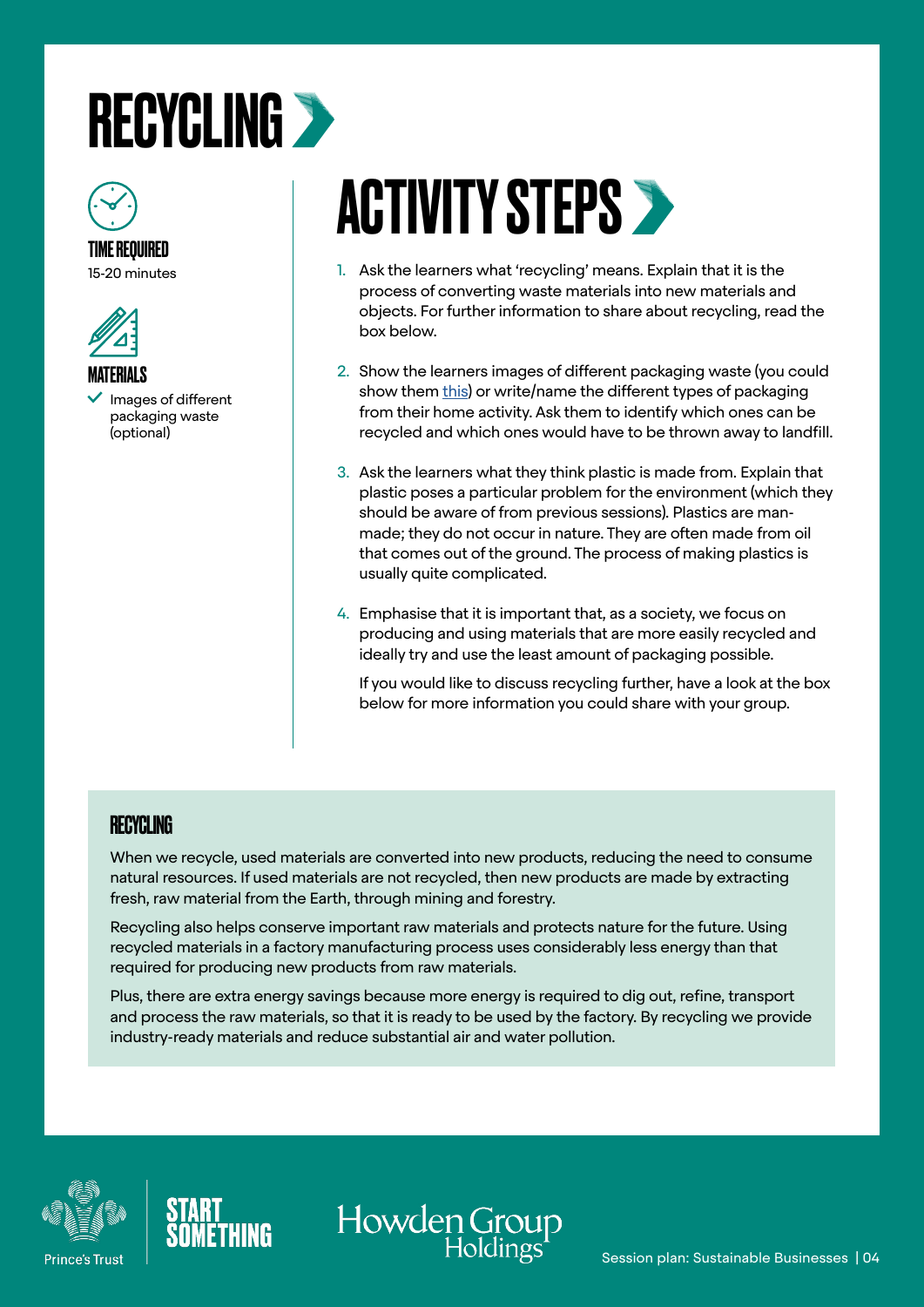Because recycling saves energy, it also reduces greenhouse gas emissions, which helps to tackle climate change. Current UK recycling is estimated to save more than 18 million tonnes of CO2 a year, that's like taking 5 million cars off the road every year.

Recyclable materials are reprocessed into new products and as a result, the amount of rubbish sent to landfill sites reduces. Landfill is essentially a big hole in the ground, into which we tip all our rubbish and then cover it up and dig another hole. There are over 1,500 landfill sites in the UK, and as this rubbish starts to breakdown it creates another dangerous climate change gas, called methane.





### Howden Group<br>Holdings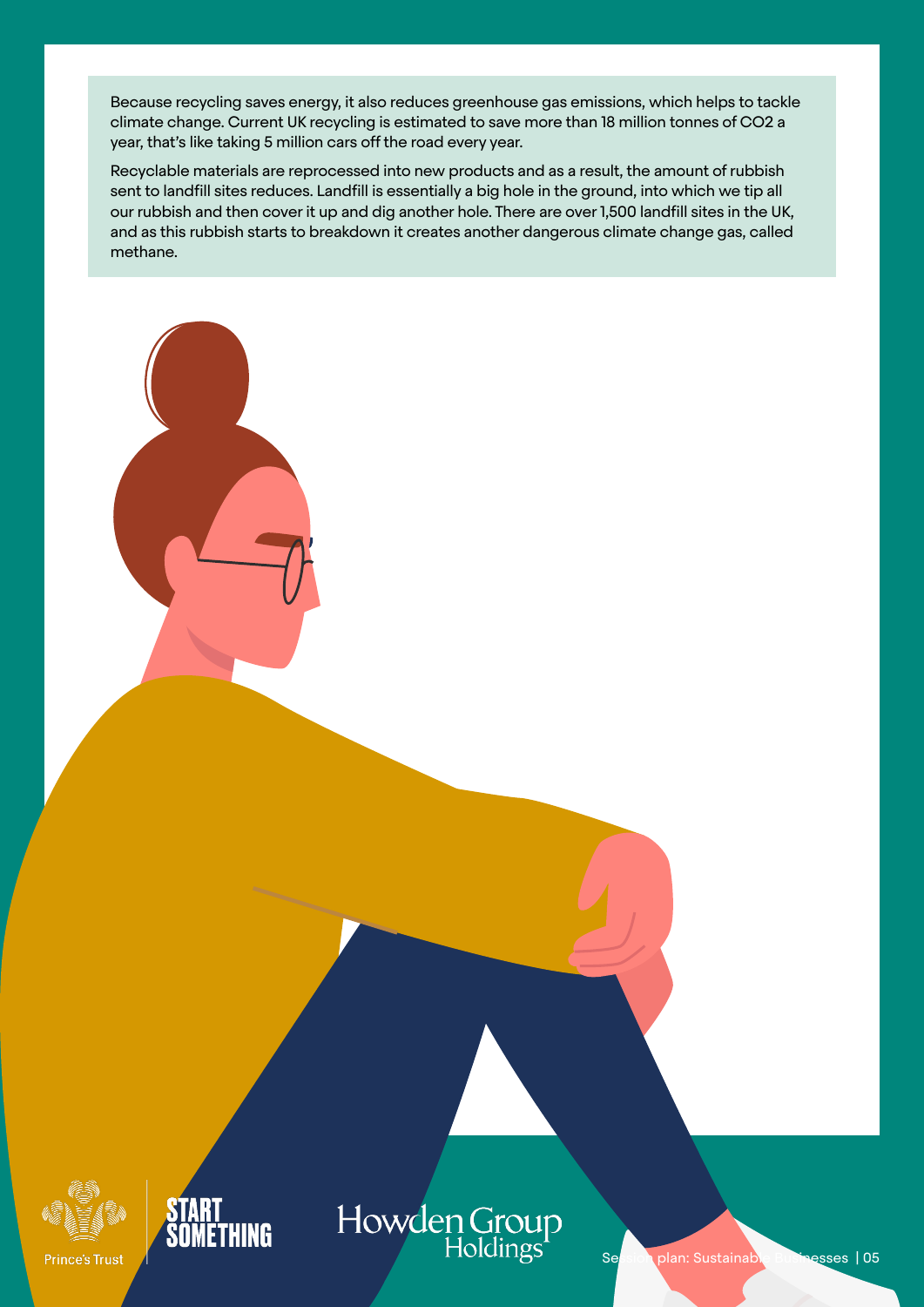# <span id="page-5-0"></span>YOU BE THE JUDGE >



#### TIME REQUIRED 30-40 minutes





- Business reports resource
- $\checkmark$  Sustainability awards worksheet

## **ACTIVITY STEPS >**

- 1. Tell the learners that they will be introduced to three businesses in this activity. Explain that businesses often communicate their annual achievements against sustainable development performance, through the use of reports and posters.
- 2. Explain that businesses have to prove they have improved their performance by collecting data thoughout the year. This data focuses on how much energy, water and waste they use and produce.

Bigger businesses will often release an annual report to the public to show how they are doing and communicate the activities they are undertaking to reduce their environmental impacts.

- 3. Put the learners into small groups or pairs and inform them that they have been chosen to sit as judges on 'The Prince's Trust Sustainability Award Panel'.
- 4. Using the 'Business reports resource' and the 'Sustainability awards worksheet', they must discuss who they think should win 1st, 2nd and 3rd prize. Their decisions should be based on how well the businesses have done in reducing their environmental impacts over the year.
- 5. After the learners have been given sufficient time to decide and record their decisions, ask each group who they awarded first prize and why. You could even have a debate between groups that awarded diffferent businesses 1st prize.
- 6. Continue the discussion by asking:
	- Why did you award the other businesses 2nd and 3rd prize?
	- What was the most impressive sustainable action they read about?
	- Did all their group agree? How did they come to a mutual decision?